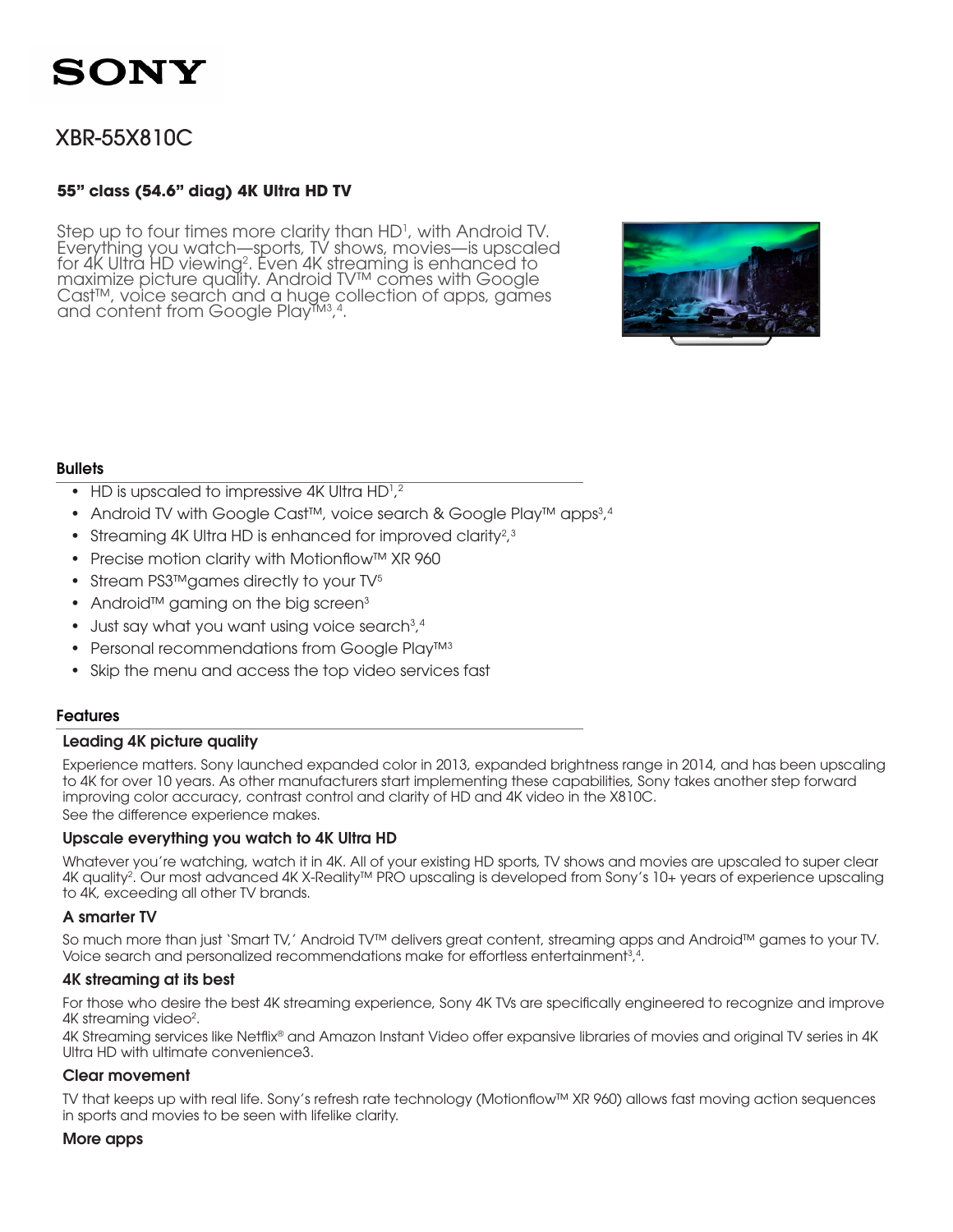The things you love doing on your tablet or smartphone can now be enjoyed on your TV. Log into your Google account once to access a huge collection of apps, games, movies, TV shows and more from Google Play™3,4.

#### Just say what you want

Say "action movies" or "today's weather" and let Android TV do the work. Voice search helps you quickly find what you want. Simply speak into the One-Flick remote or your compatible mobile phone4 .

### Google Cast™

With Google Cast™ built-in you can cast your favorite entertainment like HBO GO, Showtime Anytime, MLB.tv and more from your personal device to the big screen. You can cast from your Android phone or tablet, iPhone, iPad, Mac or Windows laptop or Chromebook<sup>4</sup>.

### Your personalized TV

Personalized content recommendations from Google Play™, YouTube and supported apps appear automatically in your home screen<sup>3</sup>.

### Stream PS3 $\text{TM}$  games directly to your TV $5$

Bring the immersive world of PlayStation® directly to your TV with PlayStation™ Now. Play select PlayStation® 3 games like you stream TV shows and movies – streamed directly to your TV. Connect a DUALSHOCK® 4 controller to your TV and choose from a variety of game rental periods5 . Service available starting summer 2015.

### So much to see in 4K

Hundreds of movies and TV shows are available from the top 4K service providers, including Netflix, Amazon Video, YouTube, DirecTV video on demand and more3 .

### Control your TV with your smartphone or tablet

Choose the Android TV remote application or Sony's TV SideView™ application on your Android or iOS device. Either way, you'll have control with voice search, a keyboard and quick access buttons to the most popular apps4 .

# **Specifications**

| Audio                           |                                                   |                             | Standard<br>Cinema                                                                                                                                                                      | Multiple Language<br>Display  | ENG / SPA / FRE                                                                                                                                              |
|---------------------------------|---------------------------------------------------|-----------------------------|-----------------------------------------------------------------------------------------------------------------------------------------------------------------------------------------|-------------------------------|--------------------------------------------------------------------------------------------------------------------------------------------------------------|
| <b>Audio Power Output</b>       | $10W+10W$                                         | Sound Mode                  | Live Football                                                                                                                                                                           |                               | Yes                                                                                                                                                          |
| <b>Bass/Treble/Balance</b>      | <b>Balance</b>                                    |                             | <b>Music</b>                                                                                                                                                                            | On-Screen Clock               | Yes                                                                                                                                                          |
| DSEE/DSEE-HX                    | <b>DSEE</b>                                       | <b>Stereo System</b>        | MTS (AUTO SAP)                                                                                                                                                                          | On-Screen Display for         |                                                                                                                                                              |
| <b>Speaker Configuration</b>    | 2ch, Full Range (30 x<br>80mm) x2                 | <b>Application Store</b>    | Yes (Google Play Store)                                                                                                                                                                 | <b>External Input</b>         | Yes                                                                                                                                                          |
| <b>Speaker Position</b>         | Down Firing                                       | <b>Convenience Features</b> |                                                                                                                                                                                         | <b>Parental Control</b>       | Yes                                                                                                                                                          |
| <b>Speaker Type</b>             | <b>Bass Reflex</b>                                | Auto Photo Mode             | <b>Yes</b>                                                                                                                                                                              | Show/Hide Channels            | Yes                                                                                                                                                          |
| <b>Audio Features</b>           |                                                   | Auto Shut-off               | Yes                                                                                                                                                                                     | <b>Sleep Timer</b>            | Yes                                                                                                                                                          |
| 5.1 Channel Audio Out           |                                                   | <b>BRAVIA®</b> Sync™        | Yes                                                                                                                                                                                     |                               | Picture and Picture (2)<br>size), Picture in Picture<br>(coming 2015)                                                                                        |
|                                 | Yes                                               | Channel Block (with         | Analog & Digital                                                                                                                                                                        | <b>Twin Picture</b>           |                                                                                                                                                              |
| <b>Advanced Auto</b><br>Volume  | Yes                                               | password)                   |                                                                                                                                                                                         | <b>USB Play</b>               | Yes                                                                                                                                                          |
| Alternate Audio                 |                                                   | Channel Jump                | Yes                                                                                                                                                                                     |                               |                                                                                                                                                              |
| (Digital)                       | Yes                                               | Channel Surf                | Yes                                                                                                                                                                                     |                               | MPEG1 / MPEG2PS /<br>MPEG2TS / AVCHD /<br>MP4Part10 / MP4Part2 /<br>AVI (MotinJpeg) / MOV<br>/ WMV / MKV / WEBM<br>/ 3GPP / MP3 / WMA /<br>WAV / FLAC / JPEG |
| Audio Out                       | Fixed / Variable                                  | <b>Edit Channel Labels</b>  | Yes                                                                                                                                                                                     | <b>USB Play (Contents)</b>    |                                                                                                                                                              |
| Auto Mute (on no                | Yes                                               | Google Cast                 | Yes                                                                                                                                                                                     |                               |                                                                                                                                                              |
| signal)                         |                                                   | i-Manual                    | Yes                                                                                                                                                                                     |                               |                                                                                                                                                              |
| Auto Surround                   | Yes                                               | Info Banner                 | Yes                                                                                                                                                                                     |                               |                                                                                                                                                              |
| <b>Digital Out Format</b>       | Dolby Digital, DTS, PCM                           |                             | BUL / CAT / HRV / CES /                                                                                                                                                                 | <b>Voice Function</b>         | Yes (Optional Remote or<br>Mobile App)                                                                                                                       |
| <b>Dolby®</b>                   | Dolby Digital, Dolby<br>Digital Plus, Dolby Pulse | Input Language<br>Display   | DAN / DUT / ENG / EST<br>/ FIN / FRA / GER / GRK<br>/ HUN / ITA / LAV / LIT /<br>NOR / POL / POR / RON<br>/ RUS / SLK / SLV / SPA /<br>SWE / TUR / UKR / THA /<br>VIE / ARA / FAS / JPN | <b>Customizing Capability</b> |                                                                                                                                                              |
| Headphone/Speaker               |                                                   |                             |                                                                                                                                                                                         | RS-232C Control               | Yes                                                                                                                                                          |
| Link                            | Yes                                               |                             |                                                                                                                                                                                         | <b>Illumination LED</b>       | Yes                                                                                                                                                          |
| Signal-to-Sound<br>Architecture | Yes                                               |                             |                                                                                                                                                                                         | <b>Design Features</b>        |                                                                                                                                                              |
| S-Master                        | <b>S-Master Digital Amplifier</b>                 | Label Inputs                | Yes                                                                                                                                                                                     | <b>Stand Design</b>           | <b>Blcak Flat shaft</b>                                                                                                                                      |
|                                 |                                                   |                             |                                                                                                                                                                                         | <b>Display Features</b>       |                                                                                                                                                              |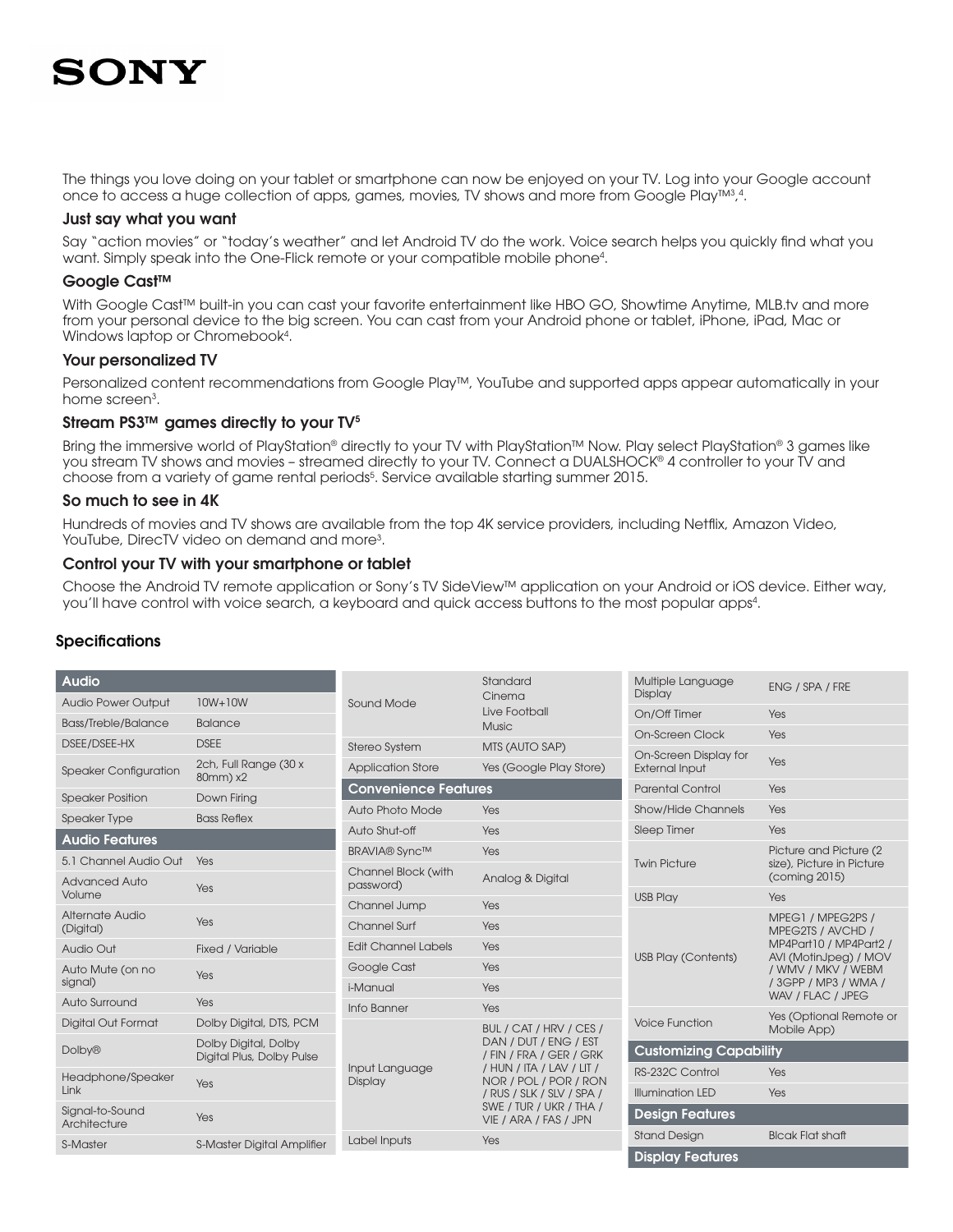| <b>Backlight Type</b>                     | <b>Direct LED</b>                                                                                                                                        |  |
|-------------------------------------------|----------------------------------------------------------------------------------------------------------------------------------------------------------|--|
| Dimming Type                              | Frame Dimming                                                                                                                                            |  |
| <b>Display Device</b>                     | <b>LCD</b>                                                                                                                                               |  |
| <b>Display</b>                            |                                                                                                                                                          |  |
| <b>Aspect Ratio</b>                       | 16:09                                                                                                                                                    |  |
| Display Resolution                        | QFHD                                                                                                                                                     |  |
| Number of pixels(H x V)                   | 3840 x 2160                                                                                                                                              |  |
| Screen Size (cm)                          | 138.8cm                                                                                                                                                  |  |
| Screen Size (measured<br>diagonally)      | 55"(54.6")                                                                                                                                               |  |
| Viewing Angle (Right/<br>Left)            | (89/89) degree                                                                                                                                           |  |
| Viewing Angle (Up/<br>Down)               | (89/89) degree                                                                                                                                           |  |
| <b>Energy Saving &amp; Efficiency</b>     |                                                                                                                                                          |  |
| <b>Backlight Off Mode</b>                 | Yes                                                                                                                                                      |  |
| Dynamic Backlight<br>Control              | Yes                                                                                                                                                      |  |
| <b>Power Saving Modes</b>                 | Yes                                                                                                                                                      |  |
| <b>General Features</b>                   |                                                                                                                                                          |  |
| <b>ARC HDMI (Audio</b><br>Return Channel) | Yes                                                                                                                                                      |  |
| Closed Captions (CC)                      | Analog<br>Digital                                                                                                                                        |  |
| Demo Mode                                 | Yes                                                                                                                                                      |  |
| Finish (Surface Color)                    | Black                                                                                                                                                    |  |
|                                           |                                                                                                                                                          |  |
| <b>Hotel Mode Menu</b>                    | Yes                                                                                                                                                      |  |
| <b>Inputs and Outputs</b>                 |                                                                                                                                                          |  |
| AC Power Input                            | 1 (Rear)                                                                                                                                                 |  |
| Analog Audio Input(s)<br>(Total)          | 2 (Rear)                                                                                                                                                 |  |
| <b>Audio Out</b>                          | 1 (Side / Hybrid w/HP)                                                                                                                                   |  |
| Bluetooth                                 | Version 4.1 HID/<br>HOGP/3DSP/SPP                                                                                                                        |  |
| Component Video (Y/<br>Pb/Pr) Input(s)    | 1 (Rear / Hybrid)                                                                                                                                        |  |
| Composite Video<br>Input(s)               | 2 (1 Rear/1 Rear Hybrid<br>w/Component)                                                                                                                  |  |
| Digital Audio Input(s)                    | 1 (Rear)                                                                                                                                                 |  |
| Ethernet Connection(s)                    | 1 (Rear)                                                                                                                                                 |  |
| <b>HDCP</b>                               | HDCP2.2 (for<br>HDMI1/2/3/4)                                                                                                                             |  |
| <b>HDMI PC Input Format</b>               | 640x480@60Hz<br>800x600@60Hz<br>1280x768@60Hz-R<br>1280x768@60Hz<br>1360x768@60Hz<br>1024x768@60Hz<br>1280x1024@60Hz<br>1920x1080@60Hz<br>3840x2160@30Hz |  |
| <b>HDMI</b> Version                       | Up to 3Gbps: 4:2:0 (8bit)<br>(for HDMI 1/2/3/4)                                                                                                          |  |

| <b>HDMI™ PC Input</b>                      | Yes                                                                                                                                                           |  |  |
|--------------------------------------------|---------------------------------------------------------------------------------------------------------------------------------------------------------------|--|--|
| Headphone Output(s)                        | 1 (Side / Hybrid w/Audio<br>Out)                                                                                                                              |  |  |
| MHL                                        | Yes                                                                                                                                                           |  |  |
| <b>MHL</b> version                         | MHL 3 (for HDMI2)                                                                                                                                             |  |  |
| RF Connection Input(s)                     | $1$ (Side)                                                                                                                                                    |  |  |
| RS-232C Input(s)                           | 1 (Side/ Mini Jack)                                                                                                                                           |  |  |
| Subwoofer Out                              | 1 (Side / Hybrid w/HP<br>and Audio Out)                                                                                                                       |  |  |
| <b>USB 2.0</b>                             | 3 port                                                                                                                                                        |  |  |
| <b>Network Features</b>                    |                                                                                                                                                               |  |  |
| Home Network                               | MPEG1 / MPEG2PS /<br>MPEG2TS / AVCHD /<br>MP4Part10 / MP4Part2 /<br>AVI (MotinJpeg) / MOV<br>/ WMV / MKV / WEBM<br>/ 3GPP / MP3 / WMA /<br>LPCM / JPEG / FLAC |  |  |
| Internet_Browser                           | Yes (Opera)                                                                                                                                                   |  |  |
| Internet EPG                               | Yes (US / Canada /<br>Mexico)                                                                                                                                 |  |  |
| Live Football Mode                         | Yes                                                                                                                                                           |  |  |
| Net AD                                     | Yes (Net Ad operation is<br>depends on ad provider<br>on that region)                                                                                         |  |  |
| One-Flick<br>entertainment                 | Yes                                                                                                                                                           |  |  |
| One-touch mirroring                        | Yes (Ready)                                                                                                                                                   |  |  |
| One-touch Set-up                           | Yes (Ready)                                                                                                                                                   |  |  |
| Opera Apps (System)                        | Yes                                                                                                                                                           |  |  |
| Photo Sharing Plus /<br><b>Photo Share</b> | Yes                                                                                                                                                           |  |  |
| PS now                                     | Yes (2015 May / E OTA)                                                                                                                                        |  |  |
| Related Search                             | Yes (US / Canada)                                                                                                                                             |  |  |
| Screen<br>mirroring(Miracast)              | Yes                                                                                                                                                           |  |  |
| Search                                     | Yes (Android basic<br>function)                                                                                                                               |  |  |
| Social Apps                                | Social Viewing (Twitter) &<br>Twitter Trending                                                                                                                |  |  |
| <b>TV SideView™</b>                        | Yes                                                                                                                                                           |  |  |
| <b>IV Tweet</b>                            | Yes                                                                                                                                                           |  |  |
| Wi-Fi Certified                            | Yes                                                                                                                                                           |  |  |
| Wi-Fi Direct                               | Yes                                                                                                                                                           |  |  |
| Wi-Fi Frequency                            | 2.4GHz/5GHz                                                                                                                                                   |  |  |
| Wi-Fi Standard                             | a/b/g/n/ac                                                                                                                                                    |  |  |
| Wireless LAN                               | Integrated                                                                                                                                                    |  |  |
| <b>Annual Power</b><br>Consumption         | 163 kWh / Year                                                                                                                                                |  |  |
| Power                                      |                                                                                                                                                               |  |  |
| Power Consumption<br>(in Operation) max.   | 196W                                                                                                                                                          |  |  |
| <b>Power Consumption</b><br>(in Standby)   | 0.5W                                                                                                                                                          |  |  |
| Power Requirements<br>(freauency)          | 60Hz for UL cUL 50/60Hz<br>for other                                                                                                                          |  |  |

I

I

| <b>Power Requirements</b><br>(voltage)           | AC 120V for UL cUL AC<br>110-240V for other                                                                                                                                                                                                                                                                                                                                                                    |  |  |  |  |
|--------------------------------------------------|----------------------------------------------------------------------------------------------------------------------------------------------------------------------------------------------------------------------------------------------------------------------------------------------------------------------------------------------------------------------------------------------------------------|--|--|--|--|
| <b>Regulation and Standards Compliance</b>       |                                                                                                                                                                                                                                                                                                                                                                                                                |  |  |  |  |
| <b>VESA® Hole Pitch</b>                          | 300 x 300 mm / 11 7/8 x<br>11 7/8 in                                                                                                                                                                                                                                                                                                                                                                           |  |  |  |  |
| <b>VESA® Hole Spacing</b><br>Compatible          | Yes                                                                                                                                                                                                                                                                                                                                                                                                            |  |  |  |  |
| <b>Sensing Features</b>                          |                                                                                                                                                                                                                                                                                                                                                                                                                |  |  |  |  |
| LightSensor™<br>Technology                       | Yes                                                                                                                                                                                                                                                                                                                                                                                                            |  |  |  |  |
| <b>Service and Warranty Information</b>          |                                                                                                                                                                                                                                                                                                                                                                                                                |  |  |  |  |
| <b>Limited Warranty Term</b>                     | 12 months                                                                                                                                                                                                                                                                                                                                                                                                      |  |  |  |  |
| <b>TV System</b>                                 |                                                                                                                                                                                                                                                                                                                                                                                                                |  |  |  |  |
| Channel Coverage<br>(Analog)                     | VHF: 2-13/UHF: 14-69/<br>CATV: 1-135                                                                                                                                                                                                                                                                                                                                                                           |  |  |  |  |
| Channel Coverage<br>(Digital Cable)              | CATV: 1-135                                                                                                                                                                                                                                                                                                                                                                                                    |  |  |  |  |
| <b>Channel Coverage</b><br>(Digital Terrestrial) | VHF: 2-13/UHF: 14-69                                                                                                                                                                                                                                                                                                                                                                                           |  |  |  |  |
| Color Space                                      | sRGB / BT709, BT2020,<br>AdobeRGB, DCI                                                                                                                                                                                                                                                                                                                                                                         |  |  |  |  |
| Color System                                     | <b>NTSC</b>                                                                                                                                                                                                                                                                                                                                                                                                    |  |  |  |  |
| Memory                                           | 16GB                                                                                                                                                                                                                                                                                                                                                                                                           |  |  |  |  |
| Number of Tuners<br>(Terrestrial/Cable)          | 1 (Digital/Analog)                                                                                                                                                                                                                                                                                                                                                                                             |  |  |  |  |
| OS                                               | Android L                                                                                                                                                                                                                                                                                                                                                                                                      |  |  |  |  |
| TV System (Analog)                               | Μ                                                                                                                                                                                                                                                                                                                                                                                                              |  |  |  |  |
|                                                  |                                                                                                                                                                                                                                                                                                                                                                                                                |  |  |  |  |
| <b>TV System (Digital</b><br>Cable)              | Clear QAM                                                                                                                                                                                                                                                                                                                                                                                                      |  |  |  |  |
| <b>TV System (Digital</b><br>Terrestrial)        | <b>ATSC</b>                                                                                                                                                                                                                                                                                                                                                                                                    |  |  |  |  |
| <b>Video</b>                                     |                                                                                                                                                                                                                                                                                                                                                                                                                |  |  |  |  |
| Video Signal<br><b>Video Features</b>            | 3840x2160/24p (HDMI<br>only)<br>3840x2160/30p (HDMI<br>only)<br>*4096x2160/24p (display<br>center 3840 area)<br>YUV420 3840x2160/60p<br>(HDMI only)<br>*YUV420 4096x2160/60p<br>(display center 3840<br>area)<br>1080/24p (HDMI only)<br>1080/60i (HDMI,<br>Component)<br>1080/60p (HDMI,<br>Component)<br>480/60i<br>480/60p<br>720/60p<br>1080/30p (HDMI only)<br>720/30p (HDMI only)<br>720/24p (HDMI only) |  |  |  |  |
| 24p True Cinema™<br>Technology                   | Yes                                                                                                                                                                                                                                                                                                                                                                                                            |  |  |  |  |
| 4:3 Default                                      | Yes                                                                                                                                                                                                                                                                                                                                                                                                            |  |  |  |  |